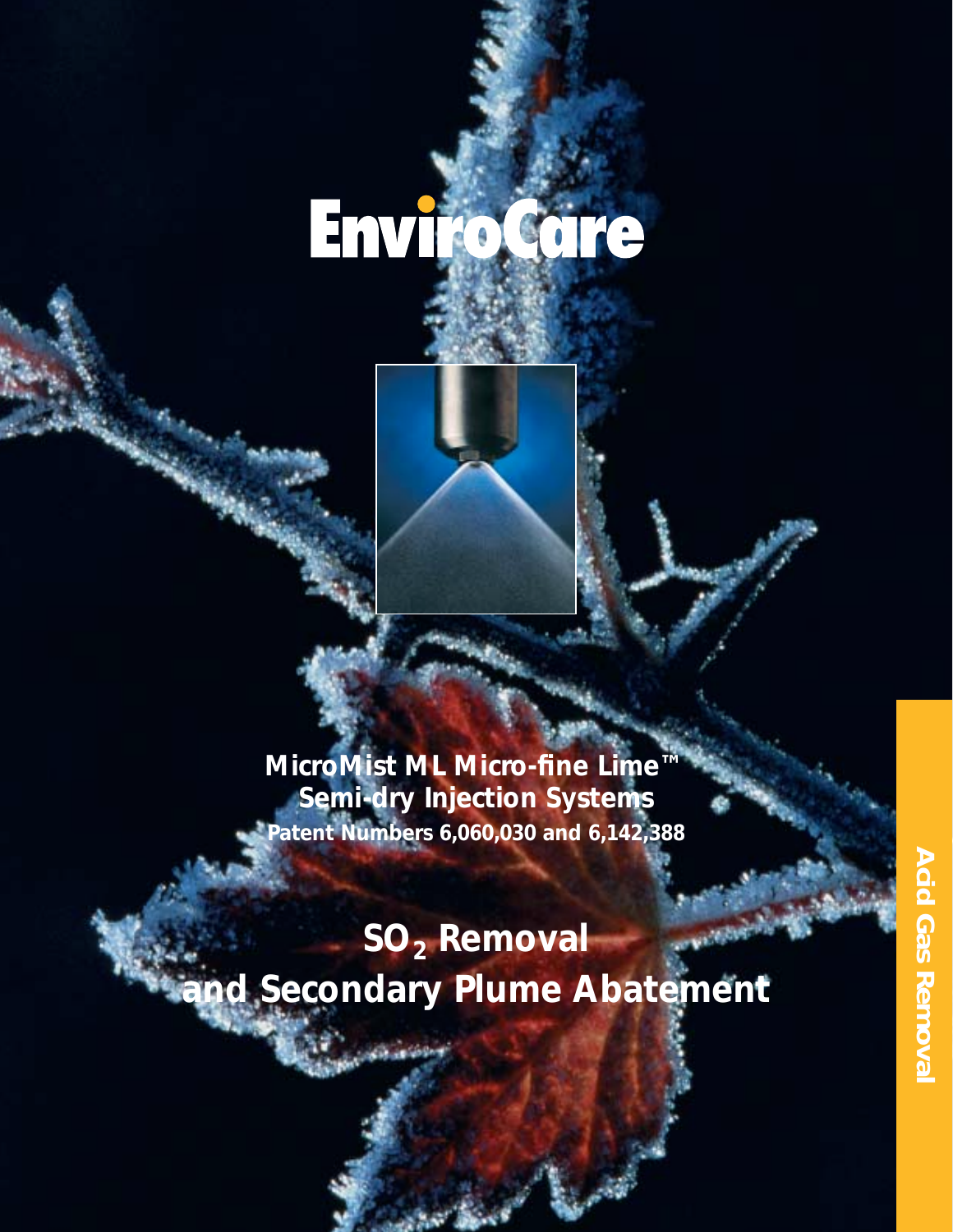

*"We believe that use of calciumbased adsorption to reduce SO<sub>2</sub> in cement plant plumes and the prevention of the accumulation of ammonia in the preheater and mill system is unique and the only viable mechanism for secondary plume abatement. The method can be applied to any preheater or precalciner kiln and is expected to be accepted as BACT for SO<sub>2</sub> removal and plume opacity control." Ronald L. Hawks— Director, Compliance & Engineering,*



**MicroMist™ Engineered Systems**

#### *Proven Process Advancements for Abatement of Reactive* **Plumes and Reduction of SO<sub>2</sub>**

The MicroMist ML Micro-fine Lime semi-dry injection system is a proven, cost-effective  $SO<sub>2</sub>$  removal and reactive plume abatement technology. The MicroMist ML system (patent pending), has been shown to reduce  $SO<sub>2</sub>$  by more than 90 percent, while eliminating the secondary plume resulting from the condensation and reaction of chemicals in the gas stream after leaving the stack.

While many plants have shown they can achieve opacity and mass emissions particulate limits, a secondary or "reactive plume" can form after release to atmosphere, leading to a violation of ambient opacity and visibility limits. This is the case for many pyro-processing applications where reactive chemicals are a by-product of combustion or are present in unstable form in the raw materials.



#### Benefits of MicroMist ML Micro-fine Lime Injection Systems

Proven  $SO<sub>2</sub>$  emissions reduction and compliance

Abatement of secondary or reactive plume

Low capital costs

Low maintenance cost

Low energy consumption

Excellent once-through sorbent utilization

No slurry recirculation

Easily retrofitted in existing GCT

No plant downtime to install

*Environmental*

*Management, Inc.*

*Quality*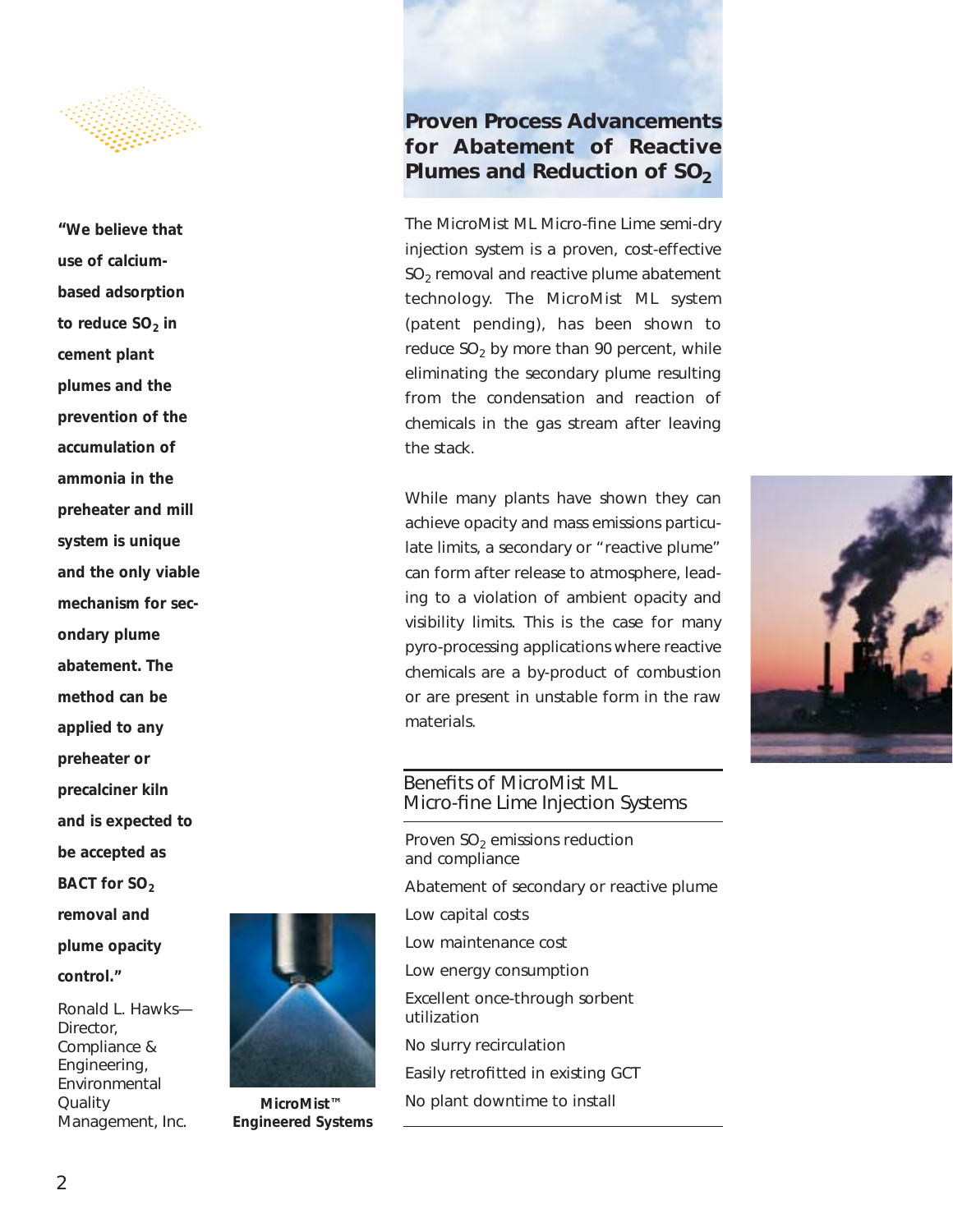### *EnviroCare MicroMist SO2 Control Technology*

Various industrial processes produce  $SO<sub>2</sub>$ and  $SO<sub>3</sub>$  by oxidation of sulfur in the fuel and by decomposition and oxidation of sulfides and organic sulfur in raw materials. Conventional dry dust collectors are not able to collect these sulfur compounds and, if not removed, they are released to the atmosphere.

#### *Reactive Plume Phenomenon*



Many other gaseous components in the process gas stream (eg. ammonia, chlorides, etc.) can combine with these sulfur compounds as they cool in the emitted gas plume to form a fine, but very visible, particulate. Although this phenomenon may not register as a reportable particulate violation, it may violate other Clean Air laws and affect "good neighbor" policy.

#### *Conventional Approach*

The conventional approach to  $SO<sub>2</sub>$  reduction has been to install a wet scrubbing system—typically, a forced oxidation limestone scrubber, with its high capital and maintenance costs, and its associated high energy use. Many of these conventional scrubbers require a separate scrubbing vessel, complete with slurry pumps, forced oxidation compressors, slurry recycle loops, mist eliminators and a dedicated control system. Moreover, these systems suffer from corrosion, increased maintenance and plugging due to large slurry particle size.

Another solution has been to scrub the gases with conventional dry adsorption and spray dry systems, but, due to their low once-through chemical utilization, it requires recycling large quantities of dry material to be cost effective.

Because wet scrubbing is not able to prevent the combination of certain condensing gaseous chemicals, it cannot address the secondary or reactive plume phenomenon, which is a matter of concern due to stricter emissions regulations.

#### *MicroMist Approach to SO<sub>2</sub> Control*

The MicroMist ML semi-dry injection system is a proven technology that uses a novel approach to  $SO<sub>2</sub>$  reduction. Simply put, it is a novel method of introducing micro-fine lime into the exhaust gas cooling or conditioning system to adsorb  $SO_2$ —along with other acid gases—thereby eliminating the secondary plume. It may be installed in a new or retrofit application, often without requiring a separate vessel.

The high  $SO_2$  removal efficiency (>90 percent) rests in the implementation of a micro-fine lime system that relies on an emulsion of fine hydrated lime, which is introduced to the gas stream via a MicroMist delivery system. The size of the suspended lime particle allows it to dissolve into the water droplet at an accelerated rate, enabling efficient removal of  $SO<sub>2</sub>$  in the wet state, before the carrier water droplet has evaporated. Other versions of this technology utilize different chemicals such as potassium or sodium, which are naturally soluble and therefore fast reacting.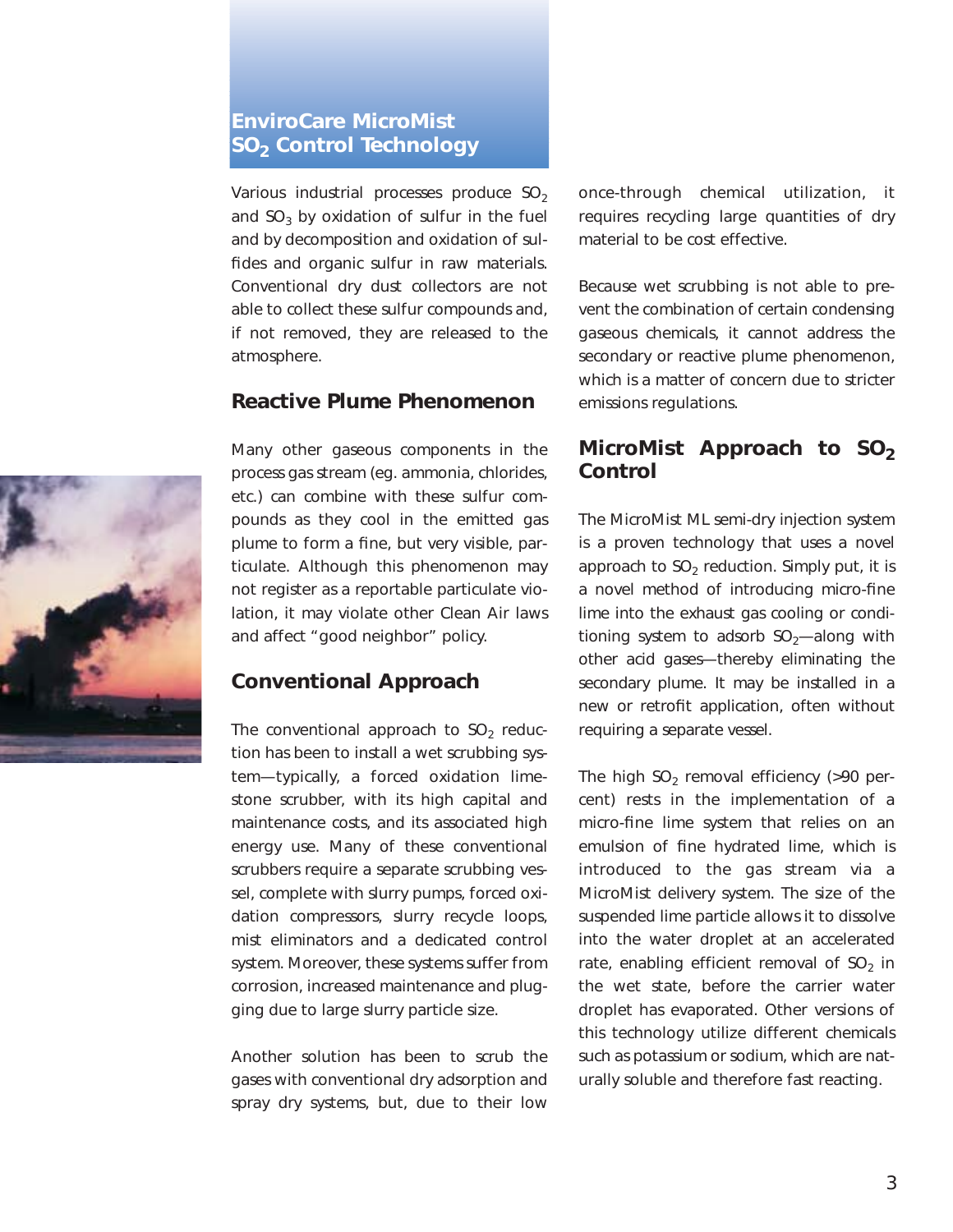

#### Secondary Plume Formation Diagram



#### *Reactive Plume Theory*

Process exhausts contain gaseous components that, given the right atmospheric and stack gas conditions, will condense and/or combine to form a very visible reactive plume of fine particulate. This particulate is typically ammonium sulfate or ammonium chloride, but can exhibit itself in any one of many sulfate/sulfite/chloride compounds.

The process is simple. In a typical application, gaseous species in the gas stream absorb into the steam plume water droplets and react to form ammonium salts. These highly visible, sub-micron salt particles remain suspended in the atmosphere after the steam plume dissipates (when the water has evaporated).

In some cases, acid aerosols and ammonium salts can form directly, without the need for a steam plume. This can happen if the concentration of ammonium chloride  $(NH_4Cl)$ , ammonia or sulfuric acid  $(H_2SO_4)$  is high enough to cause a reaction.

The important thing to note about many persistent, visible reactive or condensed plumes is that they can form in stack discharges that are relatively clear at the stack outlet. This is why secondary plumes—reactive or condensed—are often called "detached" plumes.

#### **MicroMist ML in actio**



*This cement plant shows ondary plume. Note how cl breaches the stack.*



*After adding micro-fine lim conditioning tower, the se peared. All that's left is the*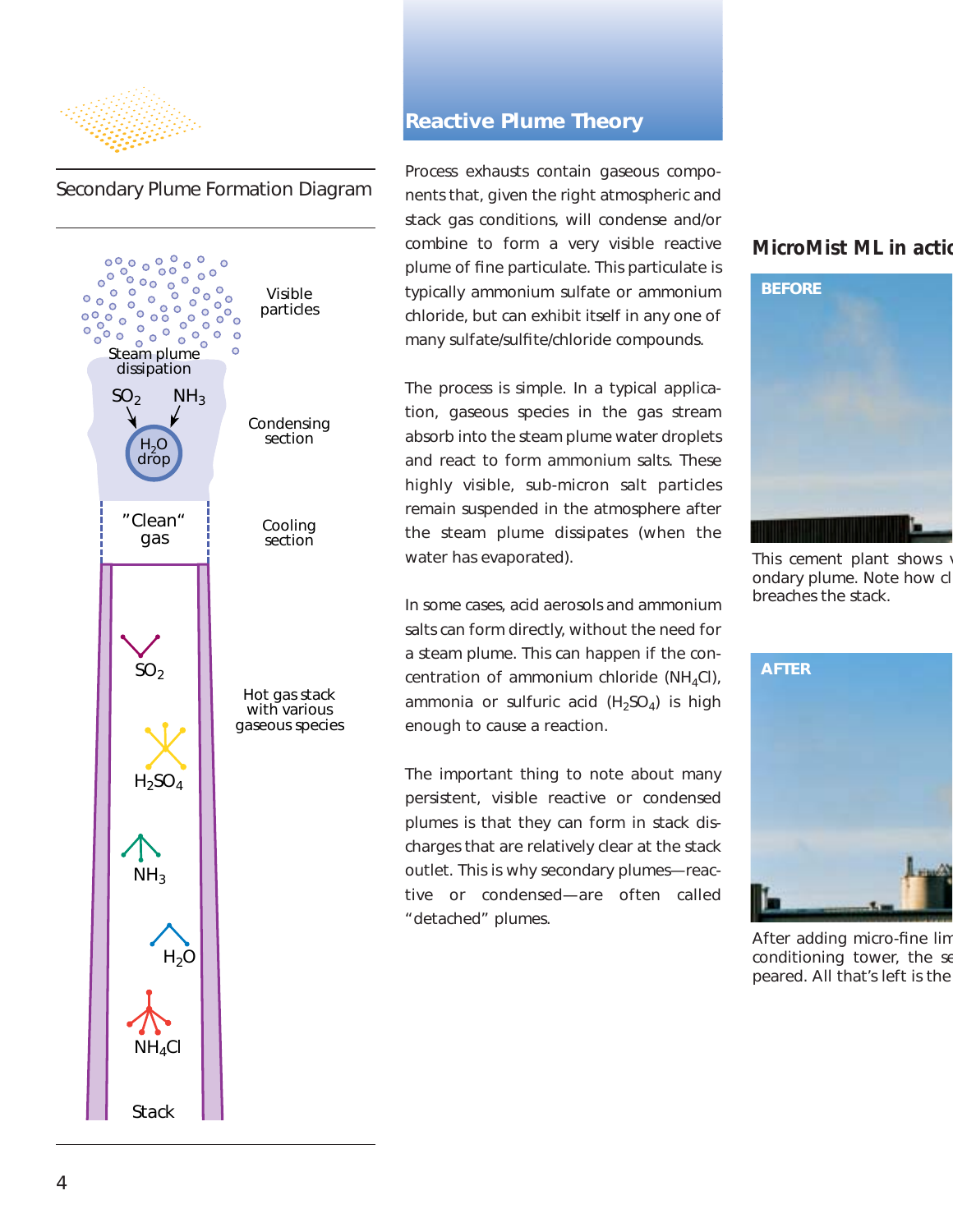#### *SO2 Reduction Methods*

 $SO<sub>2</sub>$  is highly soluble in cool water and dissolved calcium ions react quickly with the  $SO<sub>2</sub>$ , forming calcium sulfate. Conventional systems react  $SO<sub>2</sub>$  with calcium by injecting a slurry of lime and water into the gas stream. As the  $SO<sub>2</sub>$  combines with the dissolved calcium ions, more of the calcium in suspension dissolves into the water, combining with other dissolved  $SO<sub>2</sub>$  ions, highlighting the importance of dissolving as much of the calcium as possible before the water evaporates.

Conventional systems utilize lime with a particle size in the range of 50 microns. When the slurry suspension is atomized, the suspended particles make up a great percentage of the volume contained by the droplet. This results in the water evaporating faster than the lime can go into solution, making for an incomplete reaction, and resulting in high chemical usage and low  $SO<sub>2</sub>$  reduction efficiencies.

#### *The MicroMist ML System*

The ML system introduces a micro-ground lime and water suspension to the gas stream. The  $Ca(OH)_2$  micro-fine lime emulsion allows the calcium to dissolve and react as fast as the  $SO<sub>2</sub>$  is absorbed into the water droplet, resulting in high  $SO<sub>2</sub>$  removal.

Due to the size of the micro-fine lime particle (3-10 microns) and the fast reaction time (less than 2 seconds), the system is easily implemented in standard hydraulic or air atomized gas conditioning towers and induct spray systems. Residual aggregates of "dried" micro-fine lime continue to react in the dust collector with any remaining  $SO<sub>2</sub>$ , adding to the overall  $SO<sub>2</sub>$  removal efficiency (>90 percent).



*Fig.* 1-SO<sub>2</sub> gas is absorbed into water droplets. *Ca(OH)*<sup>2</sup> *ionizes in the water droplet.* 



*Fig. 2–SO<sub>2</sub> reacts with Ca<sup>++</sup> ion inside water droplet.*



*Fig. 3—"Dried" CaSO<sub>4</sub> salt and residual Ca(OH)<sub>2</sub> left over after H<sub>2</sub>O evaporates in GCT.* 



*Fig. 4—Residual fine Ca(OH)<sub>2</sub> is captured in the dust collector and continues to react with remaining SO<sub>2</sub> gas.* 

**on**



*very visible signs of a secear the air is where the gas*



*me through the existing gas econdary plume has disapsteam plume.*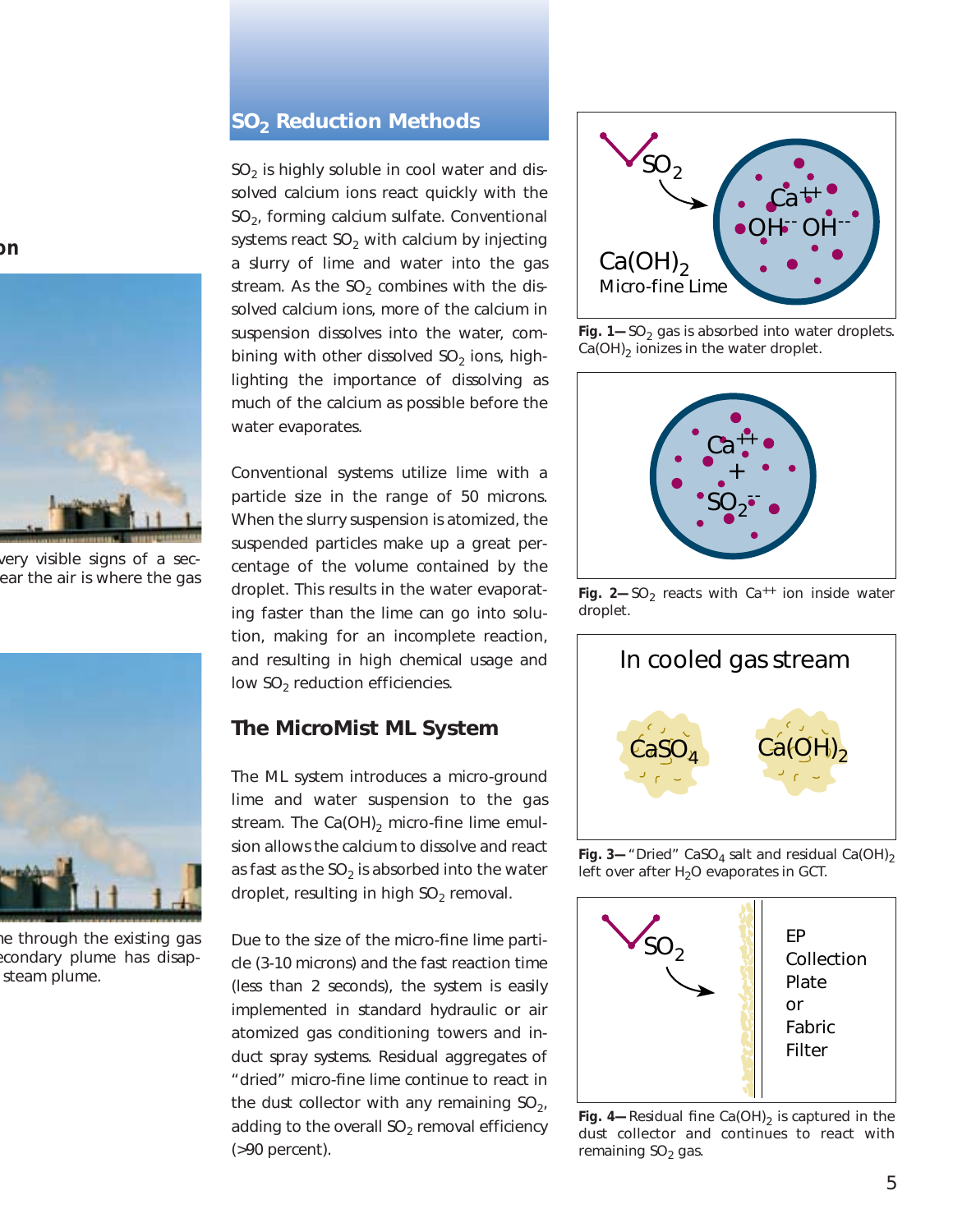



#### MicroMist ML Micro-fine Lime Process & Instrumentation Diagram (Typical)

*A typical MicroMist ML installation follows this schematic. The setpoint for injection of emulsion is based on the production rate or on emissions sampled at the stack CEM. The setpoint is compared against the flow of micro-fine lime emulsion and a signal to increase or decrease the flow is transmitted to the control system. The emulsion is then injected into the gas conditioning water supply to remove the SO2. Alarms and interlocks are utilized to ensure efficiency and prevent unnecessary plant downtime.*

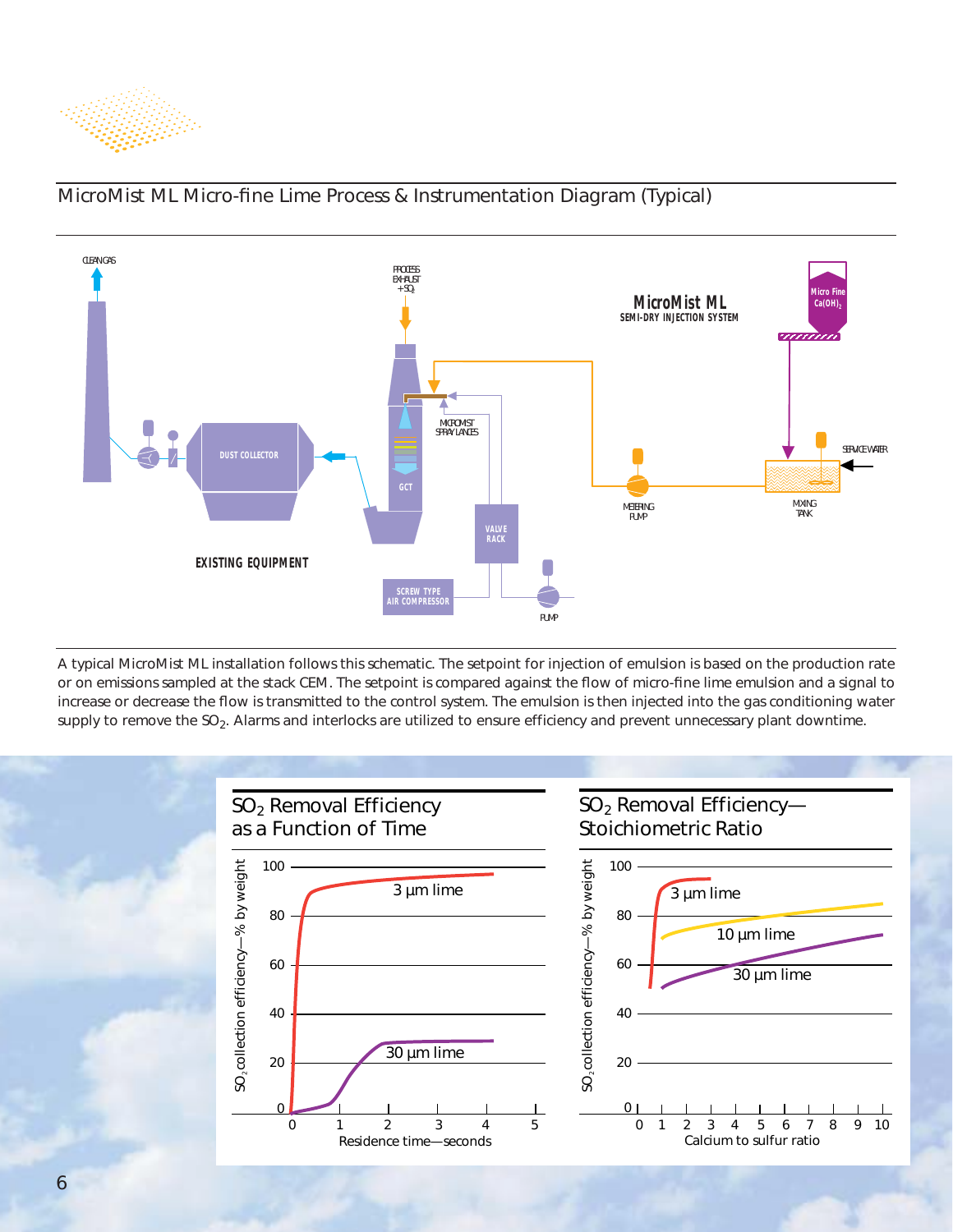#### *Consulting Services*

EnviroCare understands that investigating the sources of pollution and evaluating the potential solutions are complex undertakings. If you require on-site evaluation of your application, we will visit your site, make a determination of the problem and provide suggestions for a solution.

#### Cost Comparison—MicroMist ML vs. conventional SO<sub>2</sub> scrubber Capital Operating  $\mathsf{\Xi}$ Scrubber  $\mathsf s$ Scrubber  $\mathsf s$ Scrubber  $x10$ x4 x8 x1 <mark>= x1 = x1</mark>

#### *Engineering Assistance*

EnviroCare offers technical assistance and engineering analyses required for evaluating, planning and budgeting. This service is carried out directly from our offices in a timely manner. By providing us with your process data, we can supply you with the information required for planning and evaluating.

### *Typical MicroMist Applications*

Processes that can profit from MicroMist ML micro-fine lime semi-dry injection systems include cement works, power plants, municipal and hazardous waste incinerators, non-ferrous metals, lime plants, iron reduction kilns, sintering lines, electric arc and basic oxygen furnaces, glass plants, mining and processing operations and more.



**CEMENT DRY PROCESS**





**POWER PLANT**



**NON-FERROUS METALS**



**INCINERATION**